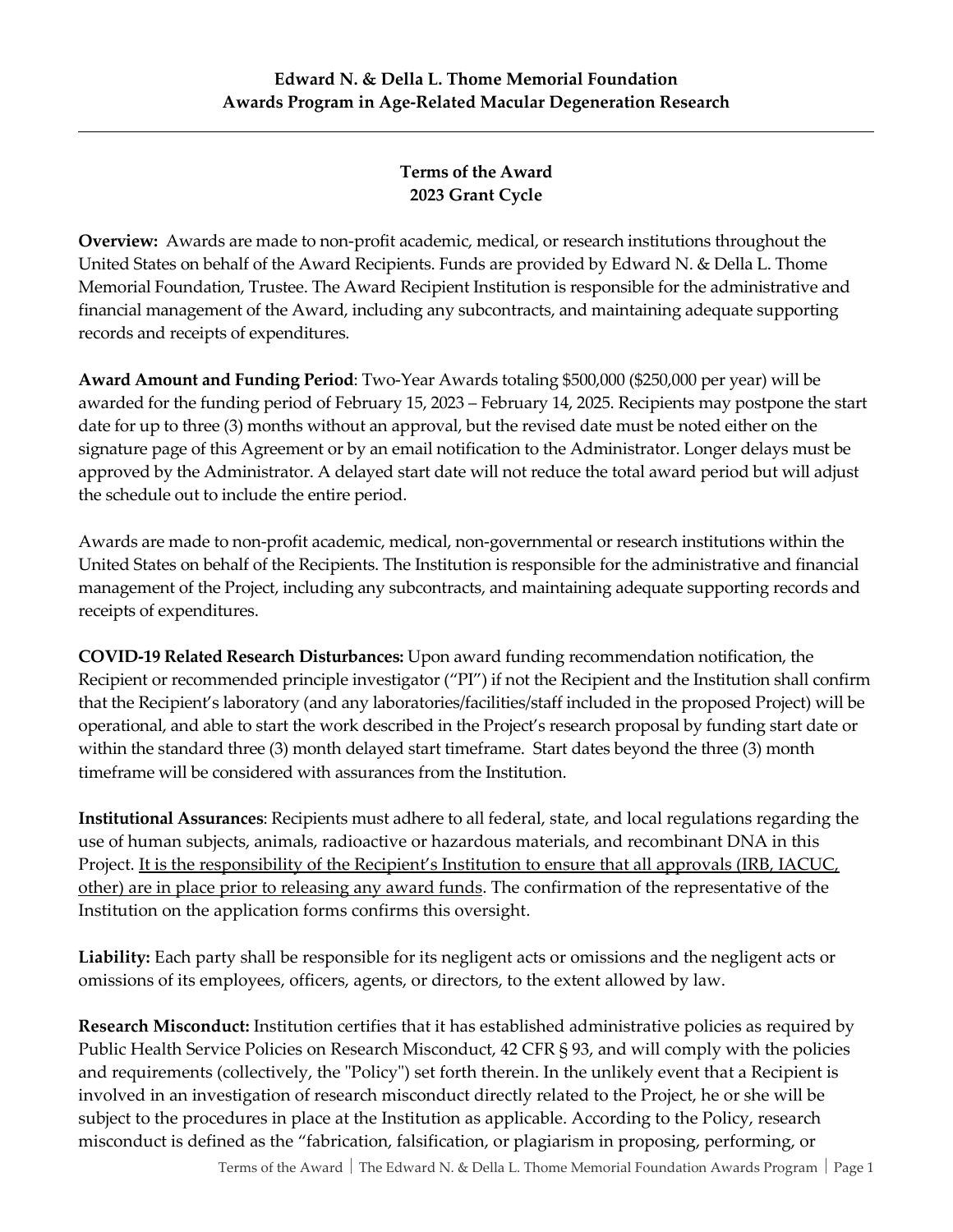reviewing research, or in reporting research results. It does not include honest error or difference of opinion."

To the extent legally permissible, the Institution must notify the Administrator of a finding of research and/or financial misconduct related to the Project. Research or financial misconduct may affect the Recipient's continued eligibility for support for the Project.

**Other Funding:** Neither the Institution nor the Recipient will accept funding from another source which will result in an overlap of funding for this Project or result in greater than 100% effort of the Recipient or Key Personnel. The Institution and the Recipient are responsible for determining whether acceptance of this award will jeopardize support they may receive from other sources and ensuring that the Recipient has the capacity required to perform the Project within the proposed timeline. The Recipient will immediately report to the Administrator any additional funding available for activities related to this Project.

**Use of the Award Funds:** The laws of the United States place certain restrictions on the way funds awarded by charitable trusts and foundations may be expended. **Award funds may be used only for the research project and budget as submitted in the Recipient's Project proposal.** The Recipient Institution must exercise proper stewardship over award funds and ensure that costs charged to the award are allowable, allocable, reasonable, necessary, and consistently applied in line with the Project's accepted proposal and budget. The Institution shall be liable for reimbursement to the Funder of any award funds associated with any inappropriate or unauthorized expenditures or fraudulent or improper conduct involving the use of award funds. The grant monies which have been awarded, including any interest earned therein, may only be used for the purposes stated in this Agreement. Funds may not be expended for any other purpose without the prior written approval of the Administrator.

Expenses eligible for support include the Recipient's salary and fringe benefits; salaries and fringe benefits of personnel essential to the Project for only their work as it directly relates to the Project; publication of scientific data; travel to scientific meetings; laboratory and data processing supplies; and other direct expenses such as equipment essential to the Project. Award funds may only be used for salaries in proportion to the percent effort on the Project. However, percent effort may exceed the percent of total remuneration requested.

Funds may not be used for new construction, the renovation of existing facilities, fundraising projects, or endowments. Funds may not be used for any political activity, accumulated deficits, or for any other purpose prohibited by the Internal Revenue Service Code. Funds awarded for the direct costs of the project may not be used for general operating costs. Research-related expenses not directly related to the Project, general office supplies, individual institutional administrative charges in addition to indirect costs (e.g., telephone, other electronic communication, IT network), professional membership dues, and pre-award charges are **not** allowable expenses.

**Indirect costs** (institutional overhead): The Award monies may not be used to cover any Indirect Costs at either the Award Recipient Institution or any contracting institution.

**Re-Budgeting**: Expenditures are expected to be within reasonable range of the Project budget as accepted by the Administrator. All requests for re-budgeting or reallocation of grant funds over \$20,000 must be clearly justified in the annual financial report or conveyed in an update to the financial report to the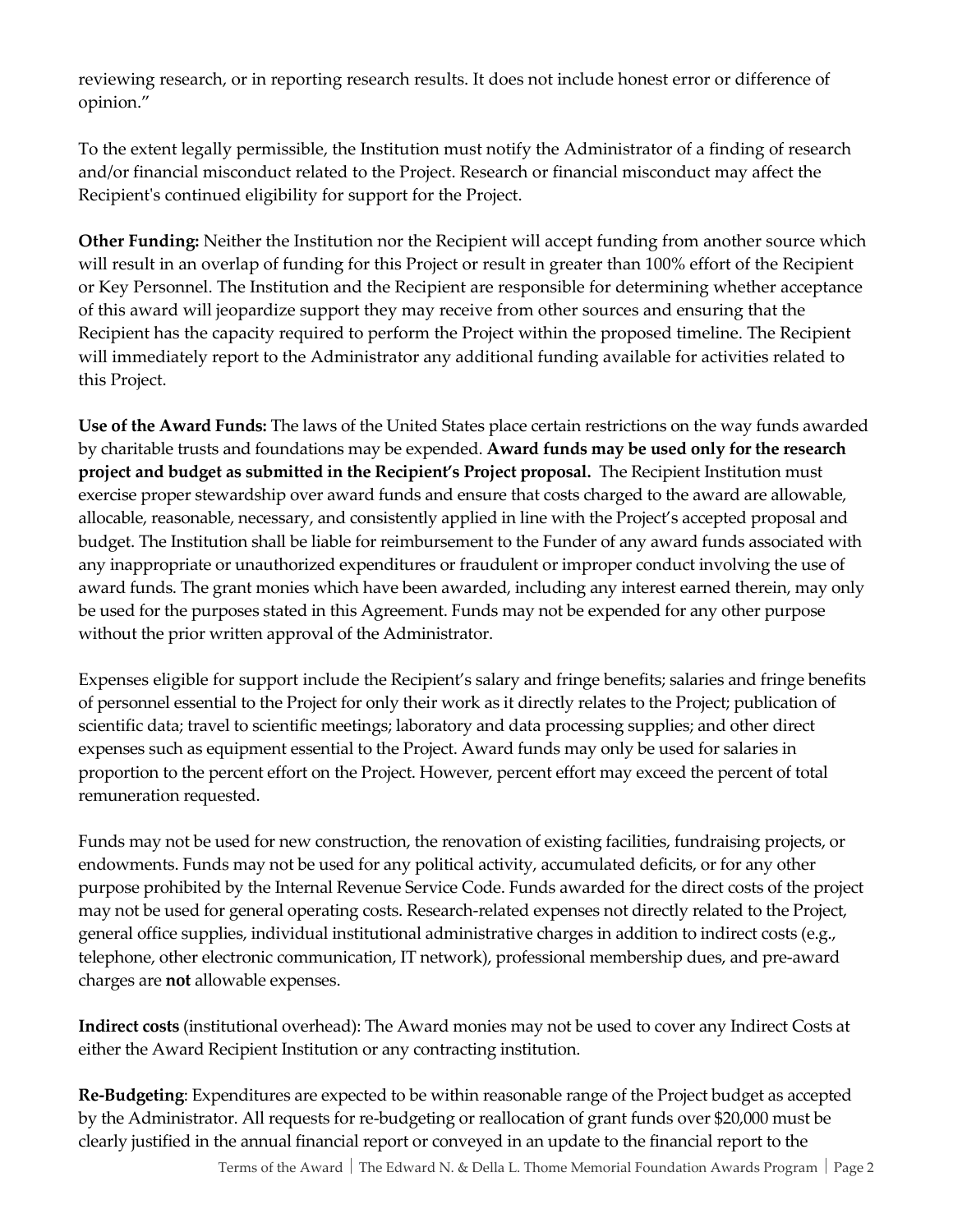Administrator a minimum of thirty (30) days prior to requested effective date of change. The request must include the current allocation of resources along with specific detail and justification for the reallocation. If the Institution makes a request for re-budgeting or reallocation outside of the annual progress reporting process, Institution must contact Program Staff to obtain the required forms.

**Carry Forward of Funds**: All requests to carry forward unspent funding from one year's budget to the next must be clearly justified in the annual financial report. Carry forward requests may be disallowed if adequate justification is not provided.

**Financial Responsibilities of Award Recipient Institution**: The Institution will keep systematic records of all expenditures relating to the Project. Vouchers consisting of bills, invoices, cancelled checks, receipts, etc. will be retained by the Institution for three (3) years after the close of the award period and will be available for inspection by representatives of Funder during normal business hours and upon reasonable notice throughout this period. The Funder may, at their expense, examine, audit, or have audited the records of the Institution insofar as they relate to Project activities supported by this award.

**No-Cost Extension (NCE)**: A no-cost extension for up to twelve (12) months may be granted upon receipt and approval of a no-cost extension request. The NCE request form must be submitted between 30 and 90 days prior to the end of the award period. Incomplete forms will not be processed. The request will contain a section for justifying the extension, the unexpended balance, and a timeline for expenditure of the remaining funds. A final scientific report is due at the completion of the extension period. Any portion of the award not expended at the conclusion of the extended period must be made payable to the Funder, in care of the Administrator, within sixty (60) days.

**Changes in Award Status:** Any changes in the Project's research design including changes to/omission of specific aims described in the Recipient's accepted Project proposal require a formal written request and prior approval before implementation. Changing of Project plans without prior approval may result in the suspension of payments, early termination of the award, and/or reimbursement to the Funder of any expended or unexpended funds. Any change in percent effort of the Recipient, or other personnel providing a substantial intellectual contribution to the Project (collectively, the "Key Personnel") requires prior written request and approval. Requests should include the reason for the change and a description of how the change will affect the scope of work, implementation, and timeline of the Project. All requests for changes to the Project design, aims, or percent effort of the Recipient or Key Personnel must be received by the Administrator at least thirty (30) days prior to the desired effective date of the change.

**Transfer or Termination of Award**: Awards are made to the Institution where the named Recipient is conducting research. If the Recipient plans on moving to another non-profit academic, medical, nongovernmental or research institution during the award period, Recipient will notify and seek approval from the Administrator to continue the Project at the Recipient's new institution. If approved, the Institution will return unexpended Project funds, subject to allowable costs and non-cancelable obligations, to the Administrator to coordinate the transfer of unexpended funds to the new institution.

In the event of early termination of this Agreement, for any reason, Institution will be reimbursed for allowable costs and non-cancellable obligations incurred prior to the date of termination.

If the Recipient is not continuing the Project in another nonprofit research setting, the award will be canceled, and unused funds must be returned within sixty (60) days. Transfer of the award to another PI, if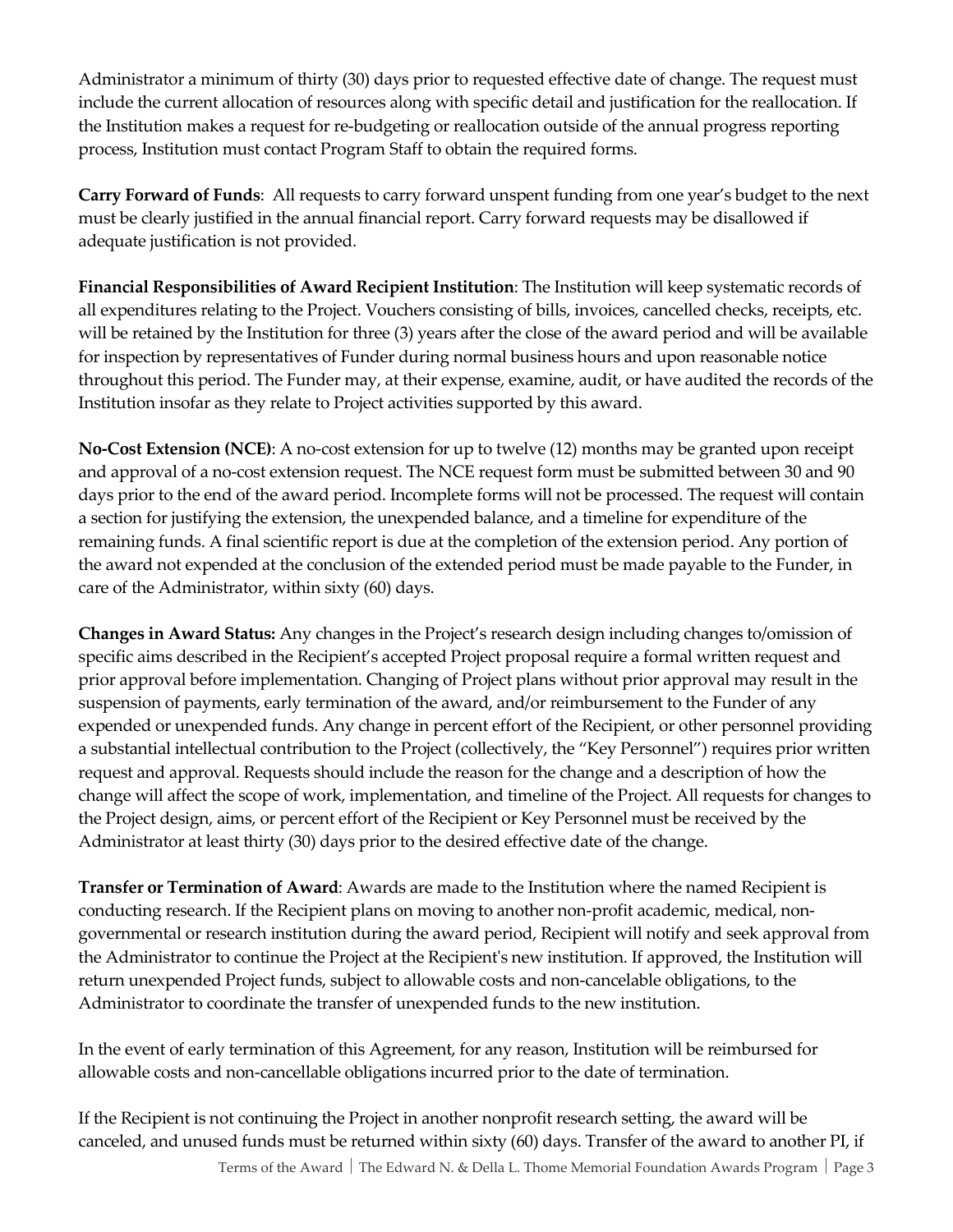applicable, is not permitted. Disposition of and title to any equipment purchased by the Recipient with award funds will be evaluated on a case-by-case basis. If the Project is terminated for any reason, any unused funds, subject to allowable costs and non-cancelable commitments incurred in the performance of the Project but not yet paid for, must be made payable to the Funder, in care of the Administrator within sixty (60) days. Performance under this Agreement may be terminated by either party upon thirty (30) days written notice to the other.

It is the responsibility of the Recipient as well as the Institution to notify the Administrator of any change in employment status of the Recipient in a timely manner and usually not less than thirty (30) days prior to such change.

**Unused Funds and Reversion**: Should any of the following events occur, the Administrator, on behalf of the Funder, may demand repayment of all unexpended portions of the award; moreover, all unpaid installments may be cancelled. The Institution is also required to give written notice if there is a change in the Institution's status as noted below.

- A determination, preliminary or otherwise, is made by the United States Internal Revenue Service that the award does not constitute a qualifying distribution.
- The Institution fails to perform any of its duties, in the judgment of the Funder, the Administrator, or its Scientific Review Committee, required by the Application Guidelines and this Agreement. In such cases, the Administrator shall provide no less than thirty (30) days termination notice in writing to the Institution, upon which the Institution shall have an additional thirty (30) days following receipt of such notice within which to cure any deemed failures.
- The Institution ceases to be exempt from income taxes under the Internal Revenue Service Code or becomes a private foundation.
- **•** There is a material change in the purpose, character, or method of operation of the Institution such as to jeopardize its tax status.

**Unexpended Funds**: Any funds remaining at the close of an extended Project period must be returned to the Administrator within sixty (60) days.

**Medical and Family Leave:** The Recipient may continue to expend any award funds allocated to salary during medical or parental leave consistent with the Institution's policies.

**Reporting Requirements and Payment Schedules**: Scientific Progress Reports and Financial Expenditure Reports will be due annually in December regardless of the start date of the Award. The Administrator, with reasonable notice to the Institution and Recipient, may request additional reporting, or participation in site visits or telephone conferences. Final Reports are due sixty (60) days following conclusion of the Award Period or an approved No-Cost Extension. The Recipient will receive access to the required online report forms by email approximately three (3) weeks prior to their due dates. It is the responsibility of the Recipient to email the financial report form to the Institution's Financial Officer and ensure that the Administrator receives this completed form. The Funder and Administrator reserve the right to place a hold on funds where the Recipient is non-compliant with these reporting requirements.

Requests for no-cost extension or re-budgeting should be made to the Administrator a minimum of thirty (30) days prior to requested effective date of change. In cases where an extension has been granted, Recipients may be required to file an interim status report.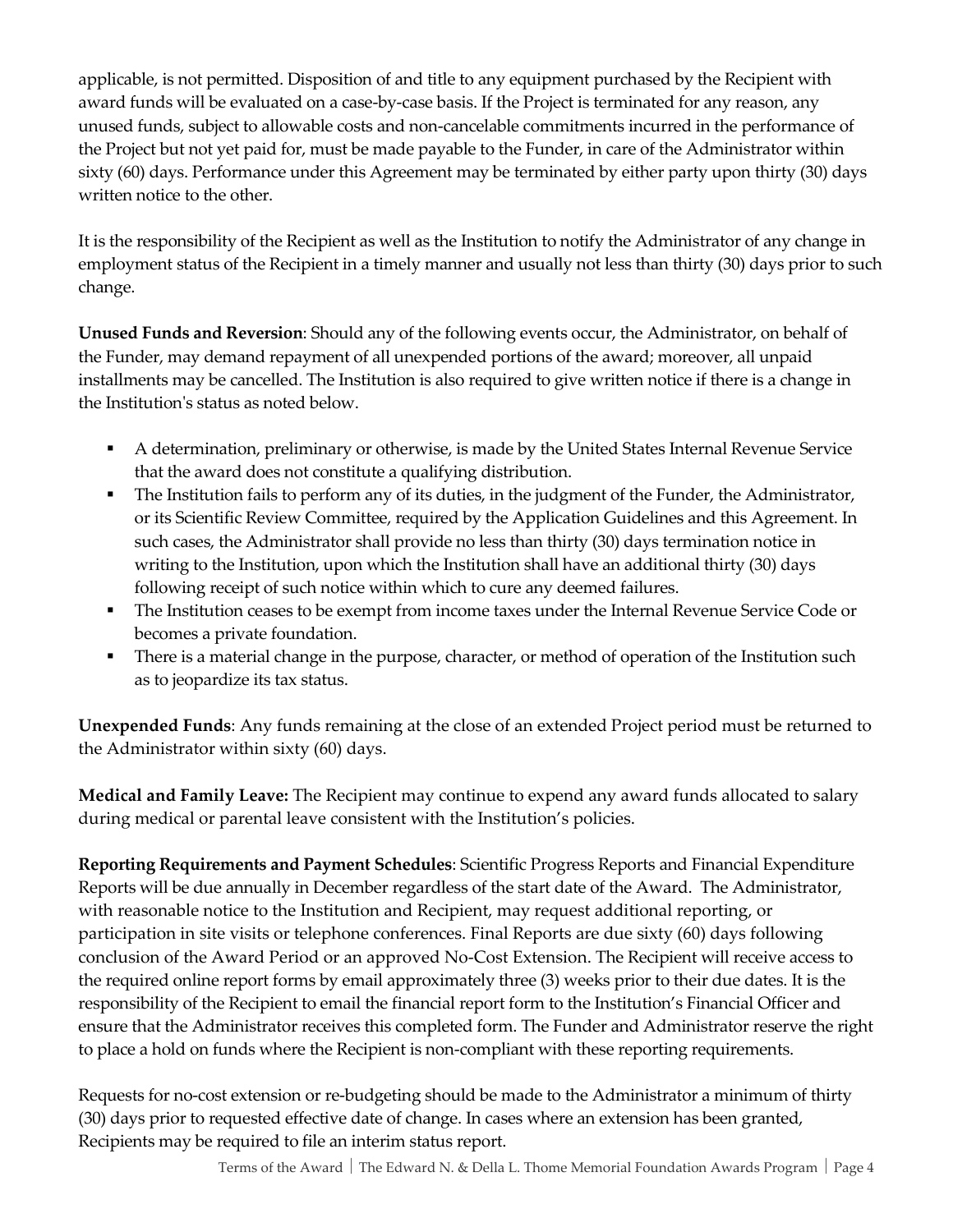Awardees will be expected to complete brief Alumni Reports as requested following the Award Period. Completing these forms will help ensure that all outcomes related to research funding are captured, so that the Funder can fully understand the value of its investments in research.

**Patents, Copyright, and Intellectual Property:** The Recipient should follow the Institution's policies regarding discoveries or any other intellectual property that results from research conducted under this Project. Neither the Administrator nor the Funder of this Project will retain any rights to intellectual property including patents, copyrights, trademarks, or other proprietary rights that result from the Project.

**Confidentiality and Third-Party Release:** Application materials as well as scientific progress and final reports are considered confidential. The Administrator engages third parties who have the necessary expertise to review the submitted materials and evaluate each project. Although the Administrator endeavors to protect the confidentiality of the reports by requiring reviewers to sign confidentiality agreements, confidentiality cannot be guaranteed. The Administrator and the Funder are not responsible for any consequences resulting from the disclosure of the content of these materials to such third parties.

The Administrator and the Funder reserve the right to public acknowledgement of Project information (Recipient Name, Institution, Project title and research summary). This information will be made available through the website of the Administrator (https://hria.org/tmf/thomeamd/) and may be posted on other affiliated organization websites, publicly accessible databases of privately funded awards, or published in print form or other media. As noted in the application guidelines, the Project summary submitted with the application will be posted on the Administrator's website if the Project is funded.

**Scientific Poster Sessions and Events:** The Edward N. & Della L. Thome Memorial Foundation may hold a scientific meeting or symposium. Award Recipients will be expected to attend the meeting and present their research in a prepared talk or scientific poster. When this event is scheduled, Award Recipients are required to retain a portion of their Award, up to \$2,000, to cover any travel related expenses. There will be a minimum of six months notice prior to the date of any meeting. Award Recipients will not be reimbursed for charges associated with attending this meeting.

**Acknowledgements**: The Award Recipient is expected to share research findings in a timely manner through professional meetings and/or publications. Publications or presentations resulting from research supported by this Award must acknowledge support from **The Edward N. & Della L. Thome Memorial Foundation.**

**Post Award:** Recipient shall make good faith efforts to respond to the Administrator's reasonable requests for information on his/her research progress, new position, affiliation, or contact information (especially email address) following the award period. The Recipient may be requested to provide a current Biosketch or update information in an online database. The Recipient understands that this obligation survives the award period.

**Additional Support**: Awards from the Edward N. & Della L. Thome Memorial Foundation are made for a period of two years. In making this Award, the Trustee assumes no obligation to provide additional support to the Award Recipient.